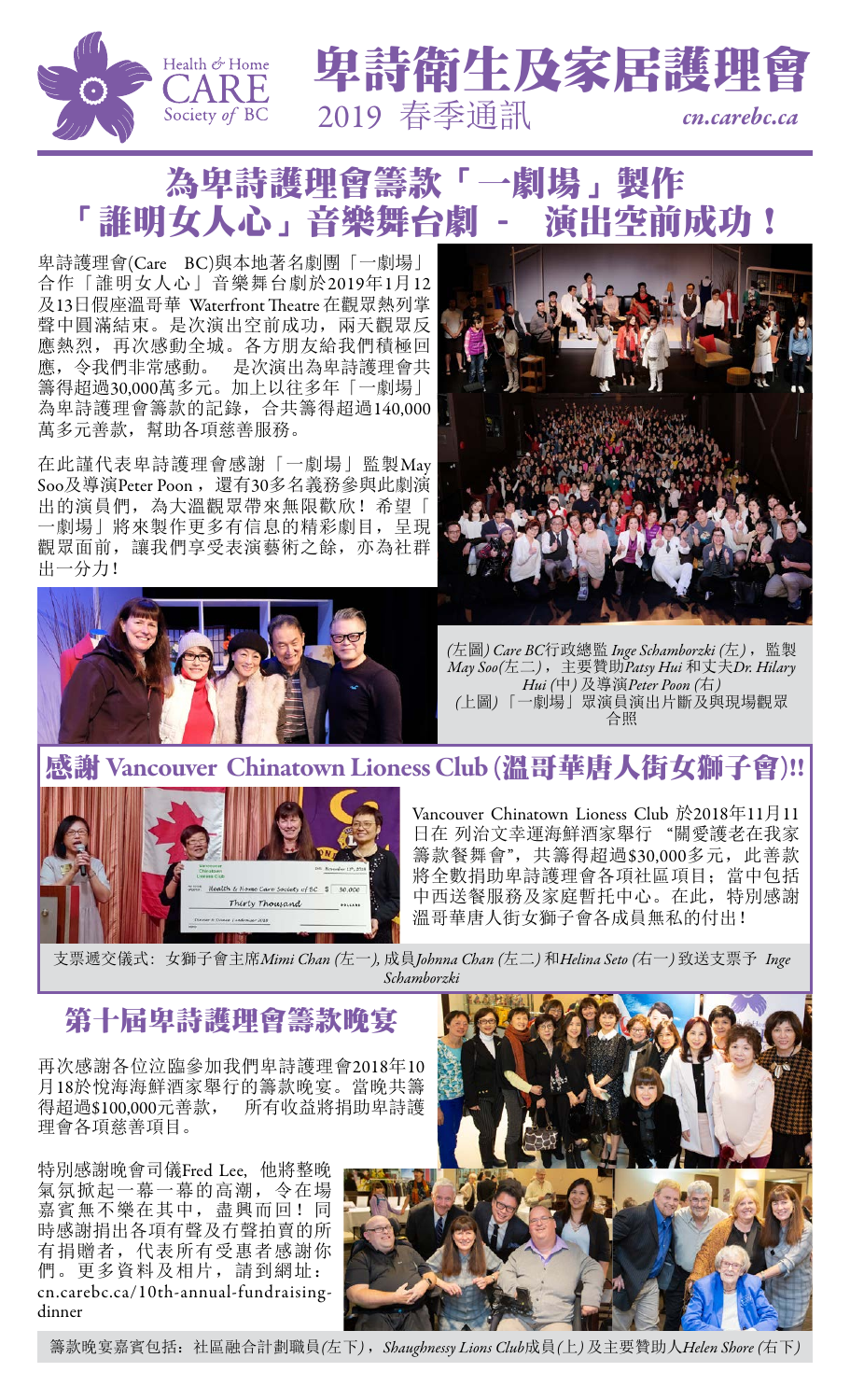# 年青一代參與「送餐服務」

卑詩護理會Care BC自1967年起開始啟動「送餐服務」。 由於人口轉變,於1996年加入新的中式送餐服務(CMOW) 。在過去數拾年來,大溫地區及列治文區的「送餐服務」 全賴義工們無私付出才可進行! - 感謝365名義工幫助我們 在去年提供了超過125,000份「送餐服務」!

雖然我們面對很多送餐義工到退休年齡而人手流失的問 題;感到高興的是看到有些年輕人對「送餐服務」工作有 認同。有些大專學生會盡量抽取空餘課堂來參與「送餐服 務」,甚至在我們的"隨叫隨到" 名單中 , 準備隨時替代一 些因生病或臨時不能來送餐的義工。

2018年夏天,我們透過加拿大暑期工作體驗計劃(CSJ)接 受了學生Cecilia Lui的加入。 CSJ加拿大暑期工作體驗計劃



加拿大司法部長*Jody Wilson-Raybould (*右*)* 與暑期*CSJ*計劃受助學生*Cecilia Lui (*中*)* 及送餐服務經理*Vicki Ma(*左*)*合照

是為省內一些雇主提供工資補貼,同時為中學或大專學生創造就業機會。Cecilia是BCIT的一名護 理專業學生, 從5月至8月在我們「送餐服務」擔任「義工項目」助理。

在2018年8月中, 加拿大司法部長Jody Wilson-Raybould到訪卑詩護理會辦工室。Jody部長非常感興趣 了解有關 Cecilia參與CSJ的經歷。 Cecilia分享說"我工作之一是為「送餐服務」招募新義工, 我與現 在的義工交談,了解他們是甚麼原因當上送餐義工及分享他們的故事,然後放上Facebook 臉書上, 讓更大的社群知道我們的工作,同時希望吸引更多朋友參與義工工作"感謝Jody Wilson-Raybould部 長訪問Care BC辦公室,讓她了解更多有關MOW和CMOW的項目,以及CSJ計劃的好處。欲知道更 多有關我們慈善項目信息,請到網址[cn.carebc.ca](http://cn.carebc.ca)。

如您有興趣參與義工工作,請到[cn.carebc.ca/volunteering](http://cn.carebc.ca/volunteering)。或可通過[www.carebcfoundation.ca](https://www.carebcfoundation.ca)捐贈善款 支持我們送餐服務。

# 「家庭日托中心」最新情況

對於2018年11月19日於北溫哥華區議會會議上,建議將 西皇后區600號非市場租賃住房和老年人暫托服務設施 的社區計劃章程修正案經過二及三讀失敗了,我們感到 非常失望。不過,對於大部份社群仍表達支持在北岸開 發老年人暫托服務感到鼓舞,我們正積極研究如何繼續 進展該項計劃及其他可能性。



*(*上圖*) 2018*年於溫哥華「卑斯護理會暫托中心」舉行聖誕聯歡同樂日,客人享受在歡樂之中!

# 重要日子:2019年 10月17日(星期四)

第十一屆卑詩護理會籌款晚宴將會在2019年10月17日在麒麟海鮮 酒家 (555 西12街) 舉行,餐券每位\$98 (\$50可獲退稅收條)。 欲知進一步詳情,請繼續留意我們網站最新消息。

# 歡迎加入MACAULAY CLUB

感謝以下商號在2018年8月13日至 2019 年 1月22日成為我們 Macaulay Club成員(捐助超過 \$500元或以上),幫助Care BC各項社區服務。

- Blundell Seafoods Ltd.
- The Djavad Mowafaghian Foundation
- Eviviz Management Services Ltd.
- Great Canadian Casinos Inc.
- Happy Life Network Association
- Hastings Entertainment Inc. (HEI)
- Lee Turner & Associates Inc. • Manning Elliott LLP
- 
- The McLean McCuaig Foundation
- The Mel and Geri Davis Charitable
- **Trust**
- Pacific Coastal Airlines
- Vancouver Chinatown Lioness Club
- Vancouver Shaughnessy Lions Club
- Way-Tech Process Solutions Inc.

同時亦感謝我們以下的項目伙伴: 包括: Fair Haven Homes Society, The Vancouver Foundation, St. George's Place Society, Vancouver Coastal Health. 及鳴謝卑詩省政府的財務支援.

> 若貴公司 / 商號願意捐助支持Care BC 各項社區服務, 請電(604) 733-6614, 或網上捐獻 [www.carebcfoundation.ca](https://www.carebcfoundation.ca) | Charitable Tax No.: 71276-8696-RR0002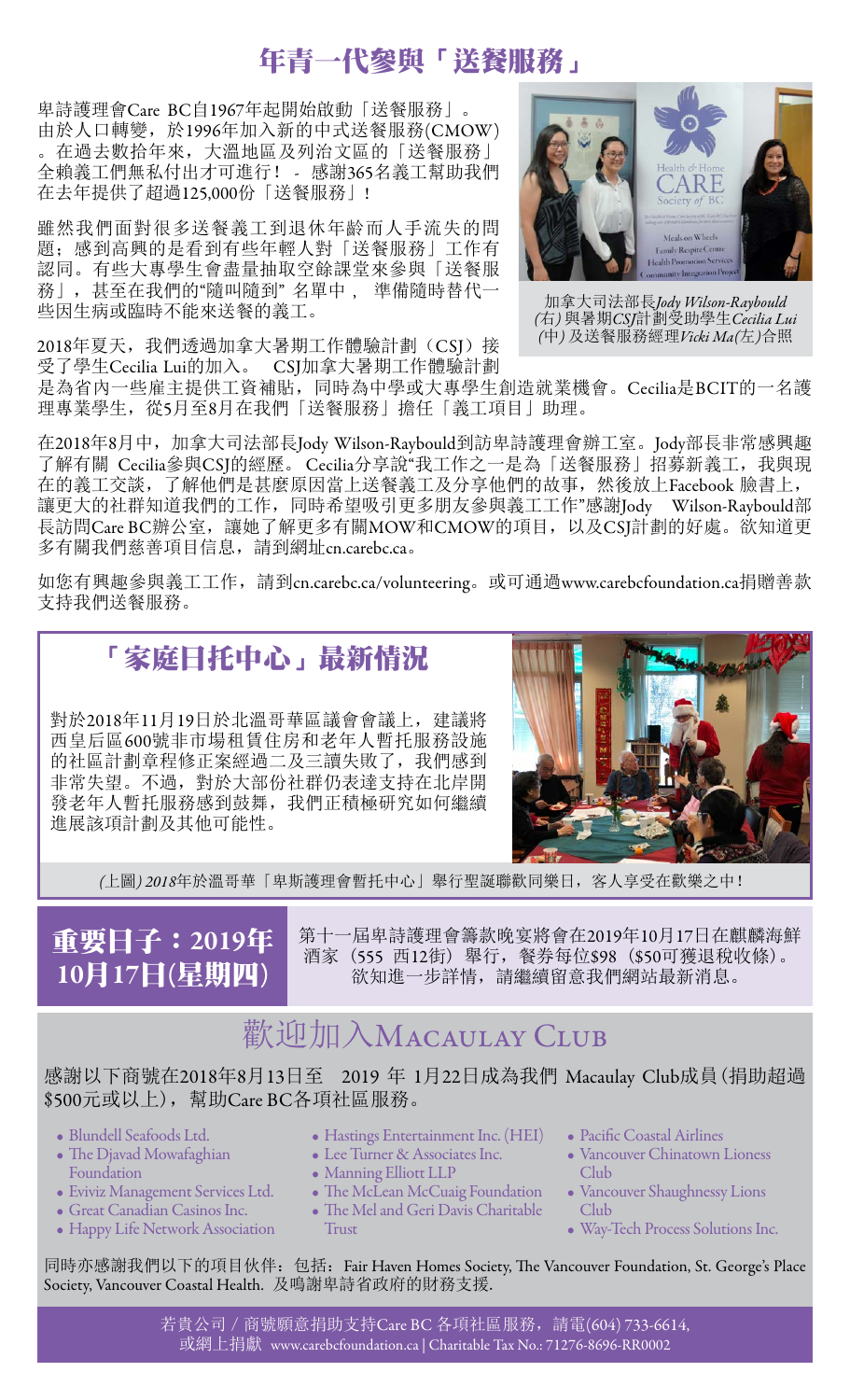

# Care BC Newsletter

## *Spring 2019 [carebc.ca](https://carebc.ca)*

Meals on Wheels | Family Respite Centre | Community Integration Project

## "Wings of Desire" by DramaOneVan Soars

In January 2019, DramaOneVan staged "*Wings of Desire*" - a musical drama in Cantonese, to benefit Care BC's charitable programming. The music drama told the story of three women living in different countries, facing many similar social, psychological, and mental challenges that plague modern women.

The three moving performances, held at the Waterfront Theatre on Granville Island, were well-received by the audiences. Thank you to everyone who attended; with ticket sales and sponsorships, the music drama raised over \$30,000!

Care BC thanks Co-Directors May Soo and Peter Poon, for all their efforts to organize the successful event. We also thank DramaOneVan for their continued support. In addition to "*Wings of Desire*", DramaOneVan has previously supported Care BC through the production (and re-run) of "*Letters*" raising an amazing \$140,000 since 2014!

*Top (l-r): Inge Schamborzki, May Soo, major sponsor Patsy Hui, Dr. Hilary Hui, & Peter Poon. Middle and Bottom: The "Wings of Desire" cast and supporters.*



Thank You Vancouver Chinatown Lioness Club!



Thank you to the Vancouver Chinatown Lioness Club! In Nov. 2018, they hosted a fundraising dinner & silent auction at the Continental Seafood Restaurant in Richmond. The event raised \$30,000 to support Care BC's charitable programs. We thank the Vancouver Chinatown Lioness Club for their fundraising support!

*Chinatown Lioness Club members including President Mimi Chan ( far left) with Johnna Chan and Helina Seto ( far right), present a cheque to Inge Schamborzki.*

#### Care BC's 10th Annual Dinner & Auction - Oct. 2018

Thank you to all the guests who attended our 10<sup>th</sup> Annual Fundraising Dinner & Auction last October at the Victoria Chinese Restaurant. *Over \$100,000 was raised!* Thank you to all the guests who participated in our live and silent auctions, and to those who made generous financial donations. All proceeds benefit our charitable programs.

We also extend special thanks to Fred Lee, our emcee and auctioneer, who helped make the evening a success. We are grateful to all the donors who supplied gifts for our live and silent auctions. More info and photos are online: [www.carebc.ca/10th-annual-fundraiser---thank-you.](https://www.carebc.ca/10th-annual-fundraiser---thank-you)





*Guests included staff from the Community Integration Project ( far left photo), major supporters like Helen Shore (seated, at left), and members of the Vancouver Shaughnessy Lions Club (above) some of whom also volunteer with Meals on Wheels.*